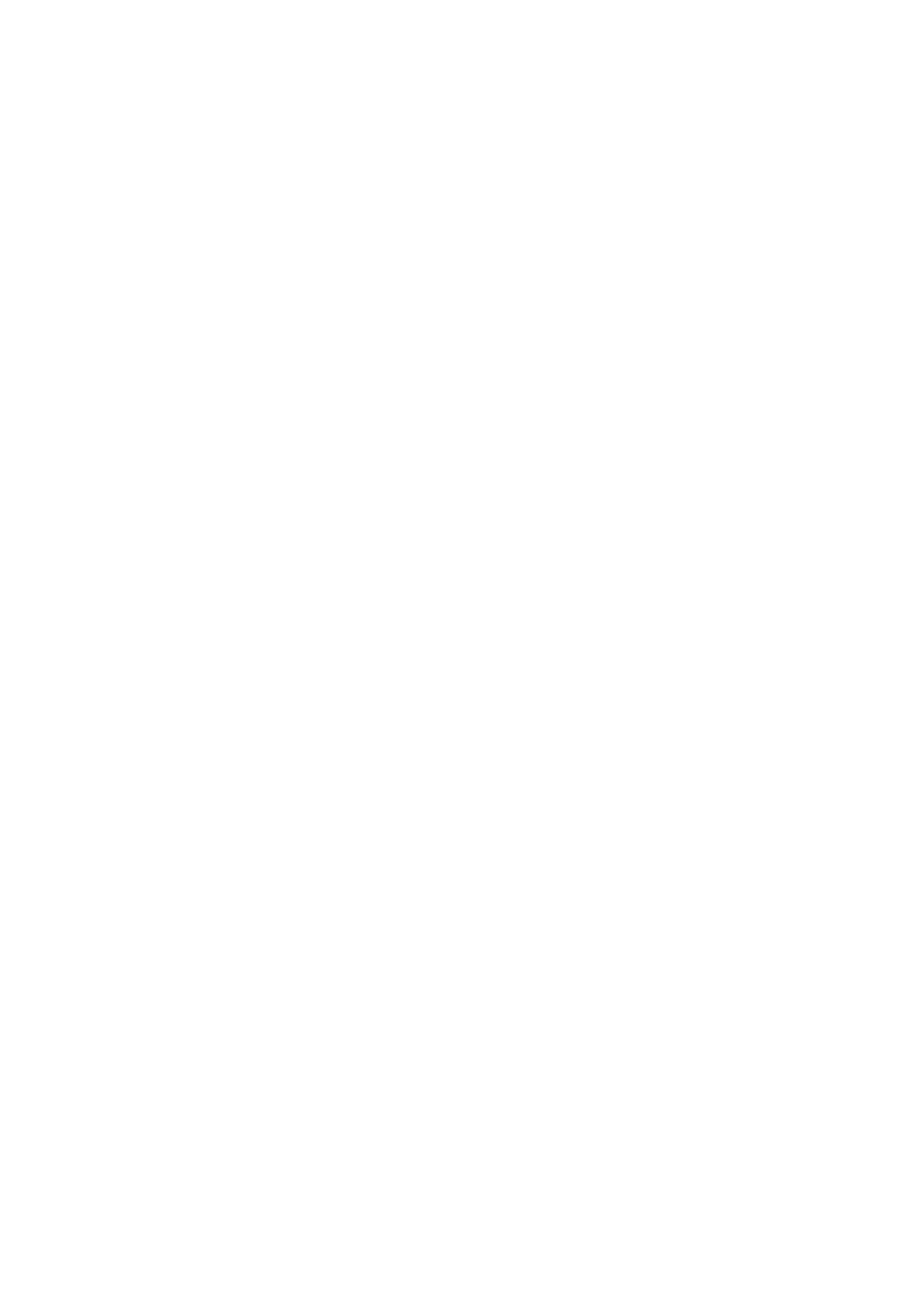|         | المحتويات |
|---------|-----------|
|         |           |
|         | الفصل ١   |
|         |           |
|         |           |
| الباب ١ |           |
|         |           |
|         |           |
|         |           |
|         |           |
|         |           |
| الباب ٢ |           |
|         |           |
|         |           |
|         |           |
|         |           |
|         |           |
|         |           |
|         |           |
|         | الفصل ٢   |
|         |           |
|         |           |
| الباب ١ |           |
|         |           |
|         |           |
|         |           |

| الباب ١ |
|---------|
|         |
|         |
|         |
|         |
|         |
|         |
|         |
|         |
|         |
|         |
| الباب ۲ |
|         |
|         |
|         |
|         |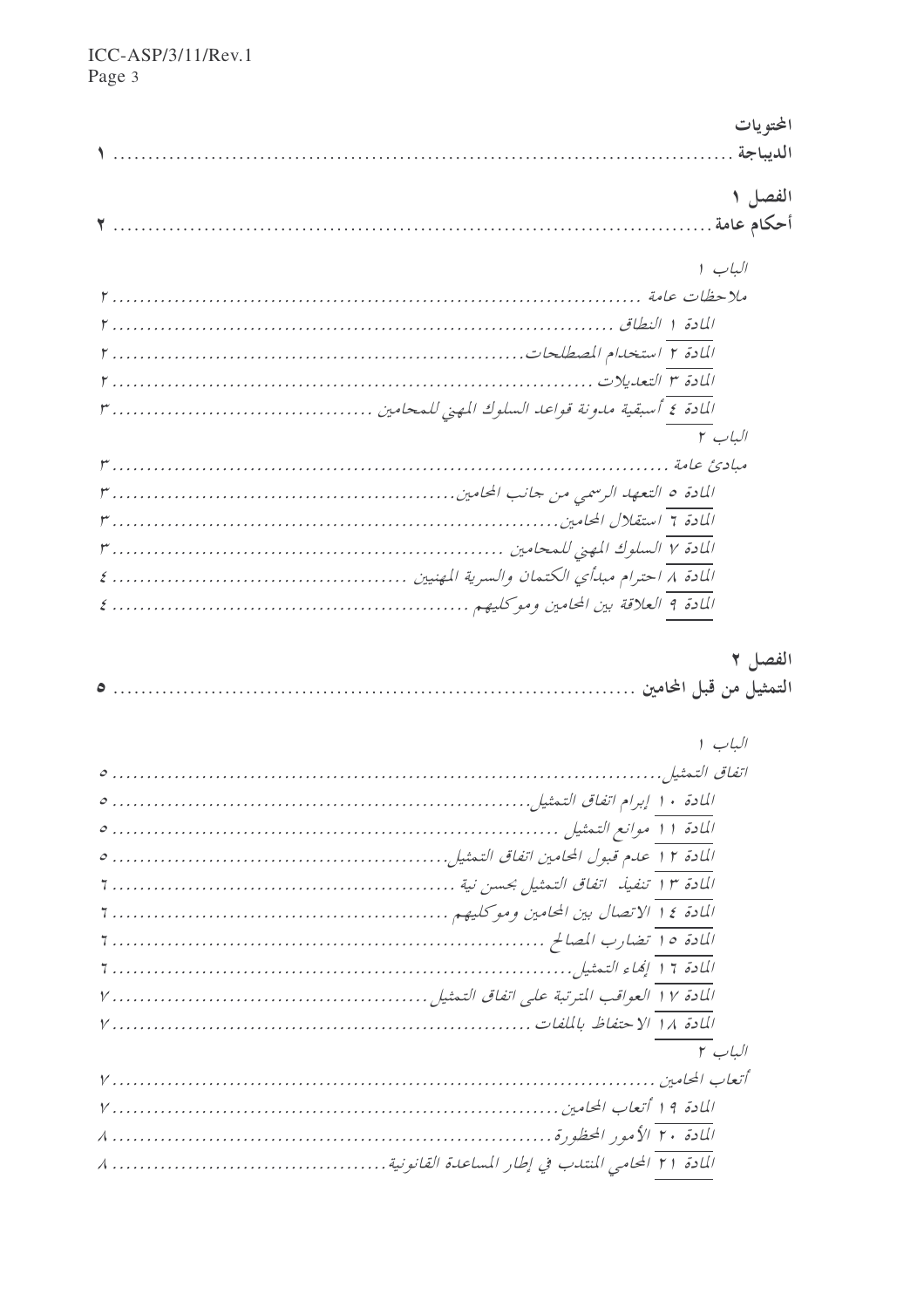| الفصاح ٣ |  |
|----------|--|
|          |  |

| الباب ٢ |
|---------|
|         |
|         |
|         |
|         |
|         |
|         |
|         |

### الفصل ٤

| المادة ٣٣ المسؤولية القانونية عن سوء سلوك المساعدين أو الموظفين الآخرين ا |  |
|---------------------------------------------------------------------------|--|
|                                                                           |  |
|                                                                           |  |
|                                                                           |  |
|                                                                           |  |
|                                                                           |  |
|                                                                           |  |
|                                                                           |  |
|                                                                           |  |
|                                                                           |  |
|                                                                           |  |
|                                                                           |  |

### الفصل ٥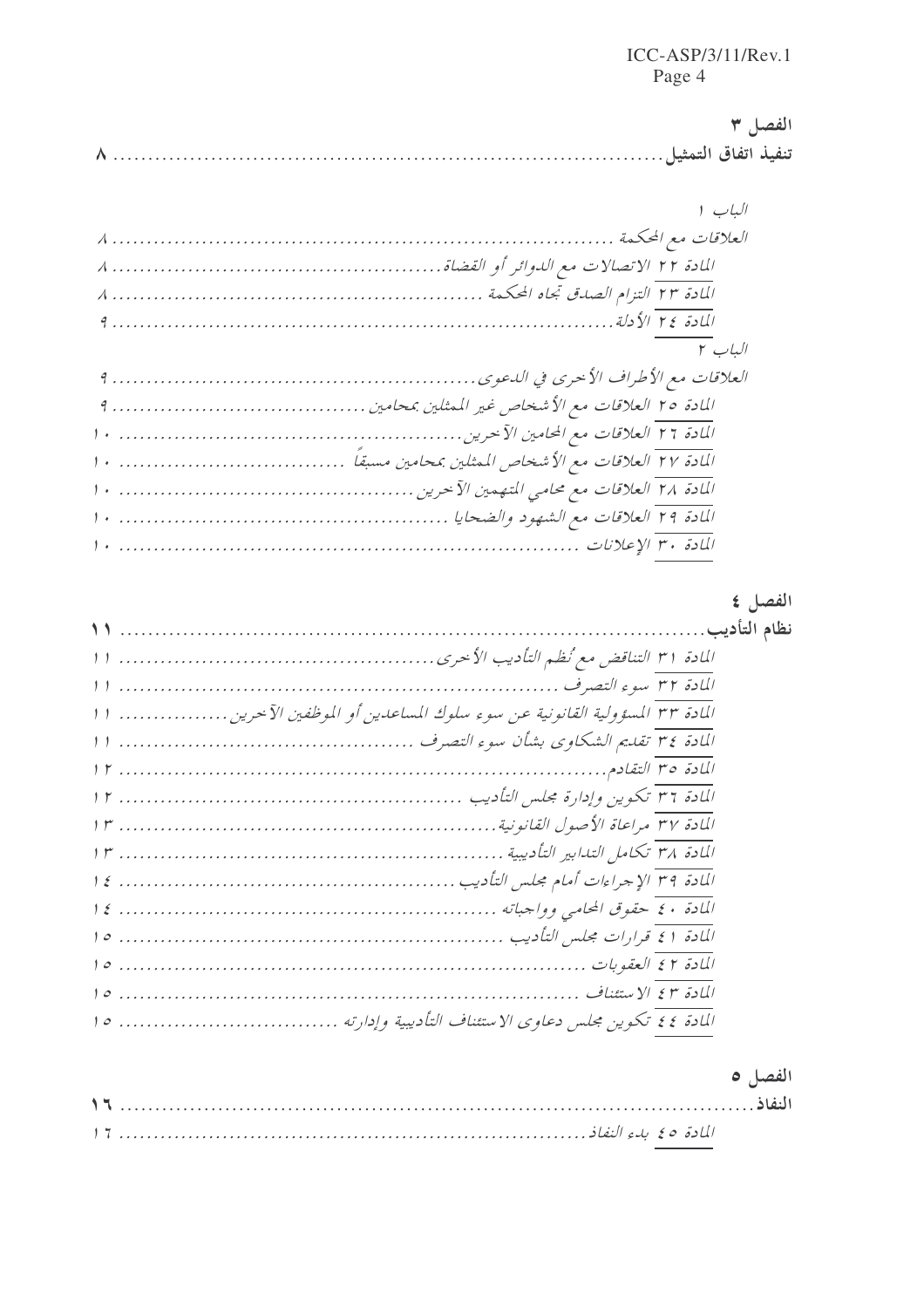الديباجة

عملاً بالقاعدة ٨ من القواعد الإجرائية وقواعد الإثبات؛ وعملاً بالقاعدة الفرعية ٣ من القاعدة ٢٠

وبالإشارة إلى المشاورات التي أحراها المسحل مع منظمات مستقلة تمثل روابط المحامين والمستشارين القانو نيين؛

وتسليماً بالمبادئ العامة التي تحكم ممارسة وآداب المهنة القانونية؛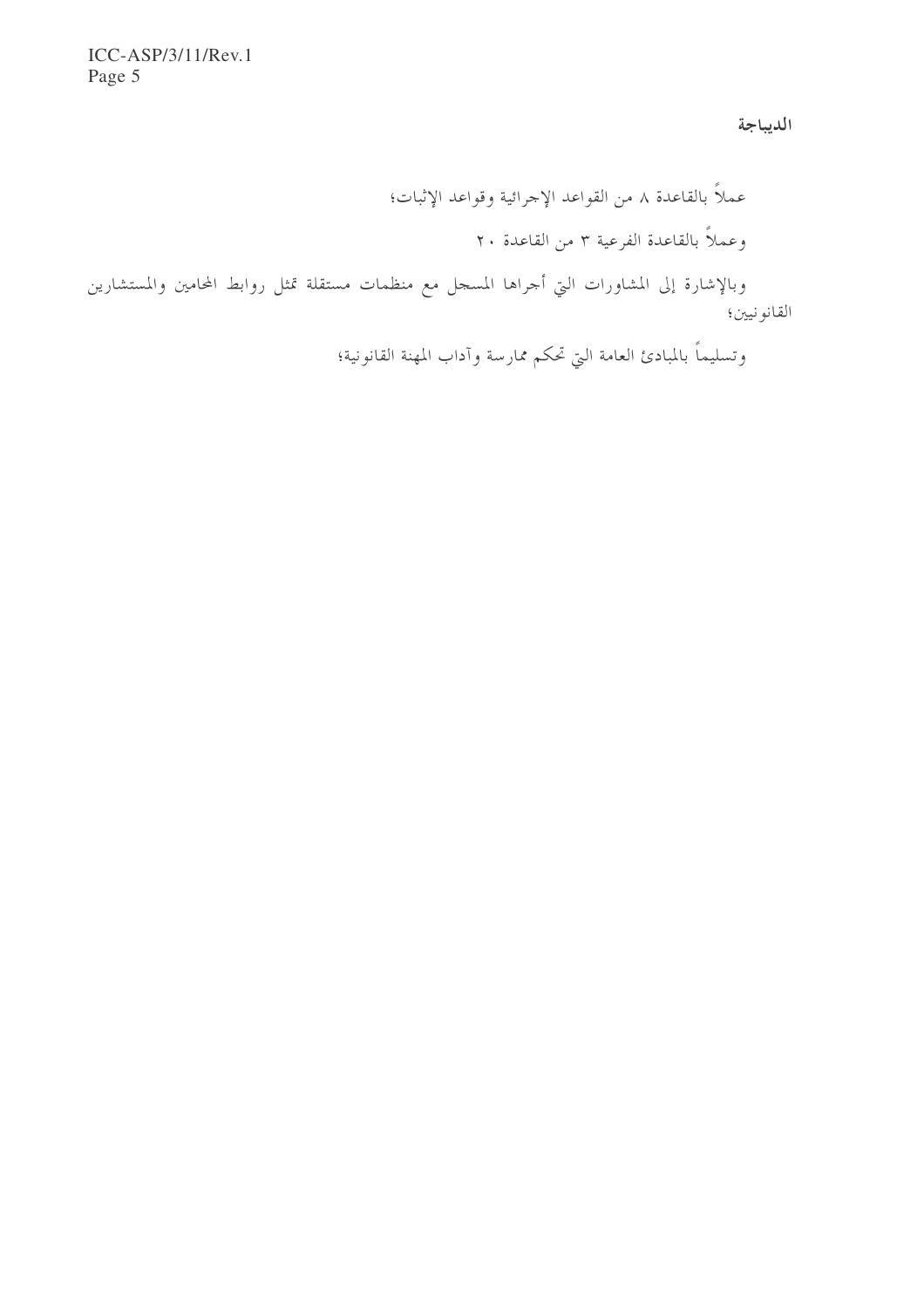- الفصل ١ أحكام عامة الياب ا ملاحظات عامة المادة ١
	- النطاق
- تنطبق هذه المدونة على المحامين الذين يمارسون عملهم في المحكمة الجنائية الدولية.  $-1$

على المحامي أن يشرف على عمل مساعديه وغيرهم من الموظفين، بما في ذلك المحققين أو الكتبة أو  $-\gamma$ الباحثين، بقصد ضمان تقيدهم بالمدونة.

#### المادة ٢

#### المصطلحات المستخدمة

تستخدم جميع المصطلحات الواردة في هذه المدونة طبقاً لتعريفها الوارد في النظام الأساسي للمحكمة، أو  $\setminus$ القواعد الإجرائية وقواعد الإثبات، أو لائحة المحكمة، أو لائحة قلم المحكمة، أو وفقاً للمصطلحات والتعاريف الواردة أدناه.

- ٢- في هذه الوثيقة:
- يعني"المعاون" شركاء المحامي الذين يحملون هذه الصفة في مكتب المحاماة؛
- تعني "السلطة الوطنية" رابطة المحامين التي يكون المحامي عضواً فيها أو هيئة إدارية مختصة بتنظيم ومراقبة أنشطة المحامين، أو القضاة أو المدعين العامين أو أساتذة القانون؛
- يعني "الموكل" الشخص الذي يقدم لـــه المحامي المساعدة أو يمثله، سواء كان يتلقى المعونة القانونية أو لا؛
	- تعني "هيئة الدفاع" المحامي وجميع الأشخاص الذين يعملون تحت إشرافه؛
	- يعني "الاتفاق" العلاقة القانونية الشفوية أو الخطية التي تربط بين المحامي وموكله أمام المحكمة.

### المادة ٣

### التعديلات

١– تقدم الاقتراحات بتعديل هذه المدونة إلى المسجل، مشفوعة بالإيضاحات المناسبة، بكلا لغيّ العمل المعتمدتين في المحكمة.

٢– يحيل المسجل الاقتراحات، حسب الاقتضاء، إلى الهيئة الرئاسية، مشفوعة بتقرير مسبب يتم إعداده بعد استشارة المدعى العام، وإذا اقتضى الأمر أية منظمة مستقلة تمثل رابطات المحامين والمستشارين القانونيين، وخصوصاً أية منظمة قد تيسر جمعية الدول الأطراف تأسيسها.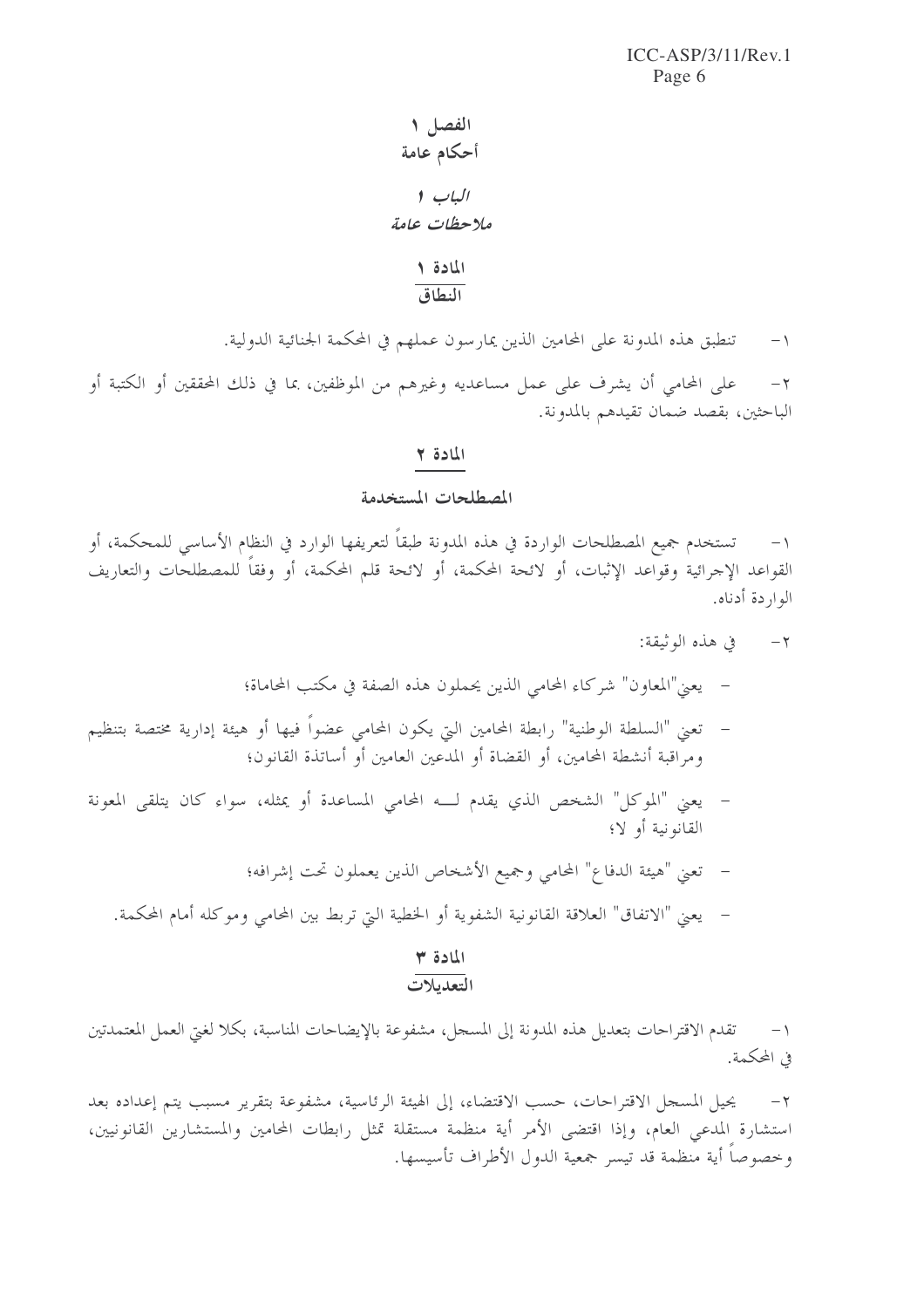تضع الهيئة الرئاسية، بعد التشاور مع المدعى العام، تقريراً يقدم إلى جمعية الدول الأطراف، وتقدم،  $-1$ عند الاقتضاء، مشروعا لتعديله.

حيثما تتعارض هذه المدونة مع أية مدونة أخرى لآداب المهنة أو المسؤولية المهنية يلتزم المحامون باحترامها، تكون لأحكام هذه المدونة الأسبقية فيما يتعلق بممارسة المهنة وآداها أمام المحكمة الجنائية الدولية.

### $r \cup L$ مبادئ عامة

### المادة ٥ التعهد الرسمي من جانب المحامين

يقدم المحامون، قبل مباشرة عملهم، التعهد الرسمي التالي أمام المحكمة: "أتعهد رسمياً بأن أؤدي واجباتي وأمارس وظيفتى أمام المحكمة الجنائية الدولية بنزاهة وحدّ وشرف وحرية واستقلال وضمير، وبأن أحترم سرية المهنة بمنتهى الدقة".

#### المادة ٢

- يضطلع المحامون بعملهم دون حوف وبمنتهى الشرف والاستقلال والحرية.  $-1$ 
	- لا يجوز للمحامين:  $-\tau$
- أن يعرضوا استقلالهم أو نزاهتهم أو حريتهم للخطر بسبب أية ضغوط حارجية؛  $\langle$ <sup>i</sup>)
	- (ب) القيام بأي فعل قد يؤدي إلى أي استنتاج معقول بتعرض استقلالهم للخطر.

# المادة ٧<br>السلوك المهني للمحامين

على المحامين الالتزام بالاحترام واللباقة في علاقاقم مع دائرة المحكمة، والمدعي العام، وأعضاء مكتب  $-1$ المدعى العام، والمسجل، وأعضاء قلم المحكمة، وموكليهم، ومحامى الادعاء، والمتهمين، والضحايا، والشهود، وأي شخص آخر يشارك في الإجراءات القضائية.

يحافظ المحامون على مستوى رفيع من الكفاءة فيما يخص القانون الواحب التطبيق في المحكمة. ويشارك  $-\tau$ المحامون في جميع مبادرات التدريب المطلوبة للحفاظ على هذه الكفاءة.

يتقيد المحامون في كافة الأوقات بالنظام الأساسي للمحكمة، والقواعد الإجرائية وقواعد الإثبات،  $-\tau$ ولائحة المحكمة، ولائحة قلم المحكمة وأية أحكام تتصل بالسلوك أو الإجراءات التي تطبقها المحكمة في تسيير أعمالها، بما في ذلك تنفيذ المدونة.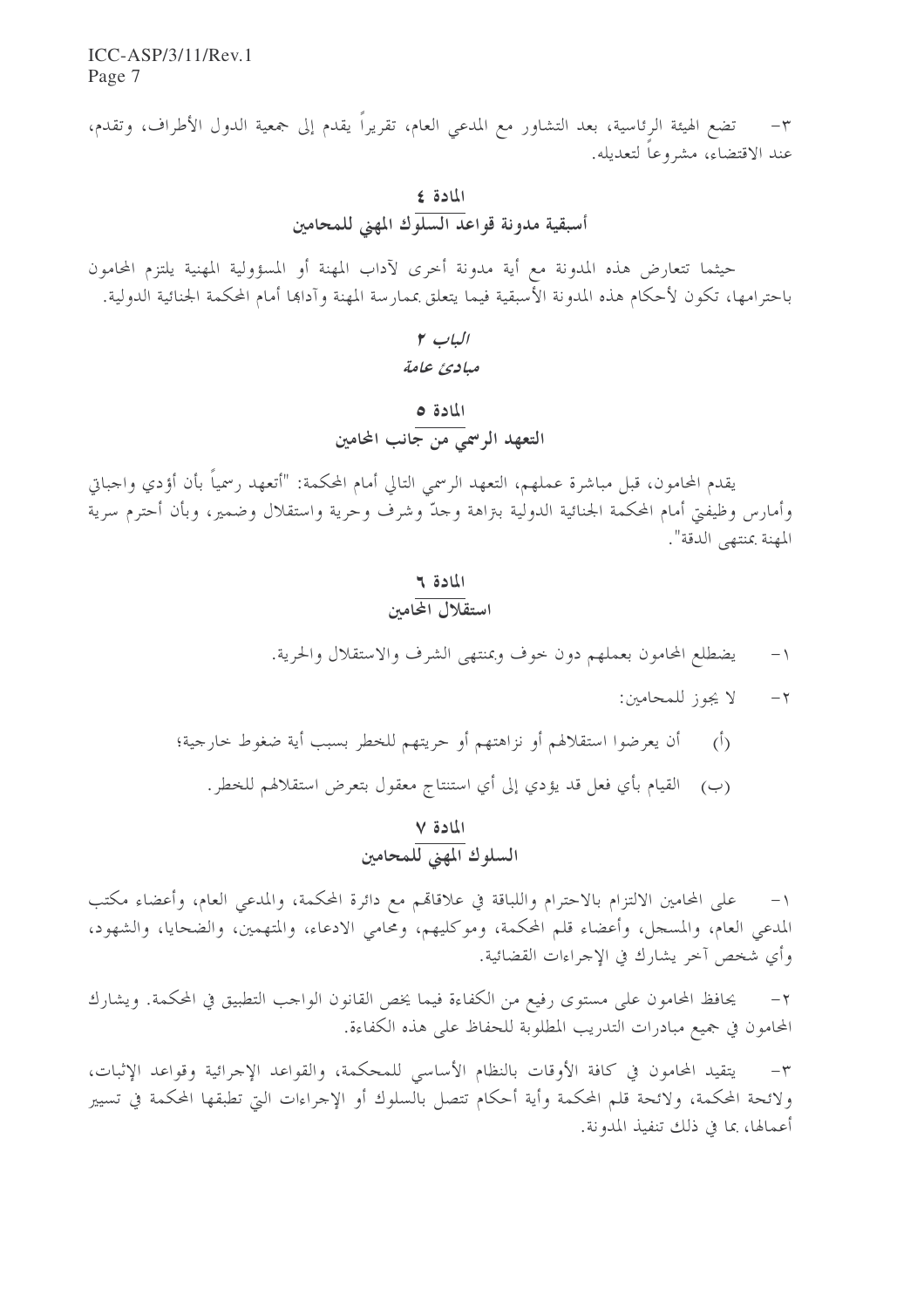#### المادة ٨

احترام مبدأي الكتمان والسرية المهنيين

١– يحرص المحامون حرصاً تاماً على احترام السرية المهنية وحماية سرية المعلومات وفقاً للأحكام القانونية والتنظيمية.

لا يجوز أن يفشى المحامون بأية معلومات سرية بطبيعتها أو بموجب قرار من المحكمة إلا للأشخاص  $-\tau$ العاملين معهم ولغرض تمكينهم من ممارسة وظائفهم في الدعوى قيد البحث فحسب. ويبذل المحامون قصارى جهدهم لاحترام سرية هذه المعلومات والحفاظ عليها.

> تعني عبارة المعلومات السرية بطبيعتها المعلومات التي تشير إليها القاعدة ٧٣.  $-\tau$

لا يجوز أن يفشي المحامون أية معلومات سرية الطابع إلا بموحب القاعدة الفرعية ١ من القاعدة ٧٣،  $-\xi$ ولا يكشف المحامون عن المعلومات المحظور كشفها بموحب أمر من المحكمة إلا عندما ترفع المحكمة صراحة هذا الحظه .

# المادة ۹<br>العلاقة بين المحامين وموكّليهم

لا يمارس المحامون أي سلوك تمييزي تجاه أي شخص آخر، ولا سيما موكليهم، على أساس العرق أو  $-1$ اللون أو الأصل الإثني أو القومي، أو الجنسية أو المواطنية أو الآراء السياسية أو المعتقدات الدينية، أو نوع الجنس، أو الميول الجنسية أو الإعاقة أو الحالة الزوجية أو أي حالة أخرى شخصية كانت أم اقتصادية.

يراعي المحامون في علاقتهم مع موكليهم الظروف الشخصية والاحتياحات الخاصة لهؤلاء  $-7$ الموكلين،وخصوصا عندما يقومون بتمثيل ضحايا التعذيب أو العنف الجسدي أو النفسي أو الجنسي، أو الأطفال أو المسنين أو المعوقين.

عندما تكون قدرة الموكل على اتخاذ قرارات بشأن تمثيله ضعيفة بسبب عاهة عقلية أو لأي سبب  $-\tau$ أخر، يبلغ المحامي المسحل والدائرة المختصة بذلك. ويتخذ المحامي علاوة على ذلك الخطوات اللازمة لضمان التمثيل القانوني الصحيح لهذا الموكل وفقاً للنظام الأساسي للمحكمة والقواعد الإجرائية وقواعد الإثبات.

- ولا يجوز للمحامين أن:  $-\xi$
- يشترطوا أو يطلبوا إقامة علاقات جنسية مع موكليهم كشرط لتمثيلهم مهنيا؛  $\tilde{(\cdot)}$
- يلجأوا إلى الإكراه أو الترهيب أو ممارسة السطوة المفرطة في علاقاقم مع موكليهم؛  $(\hookrightarrow)$
- يمثلوا أو يواصلوا تمثيل موكلين أقاموا معهم علاقات جنسية إذا كان من المعقول أن تسفر  $(\tau)$ هذه العلاقات عن أي انتهاك لهذه المدونة.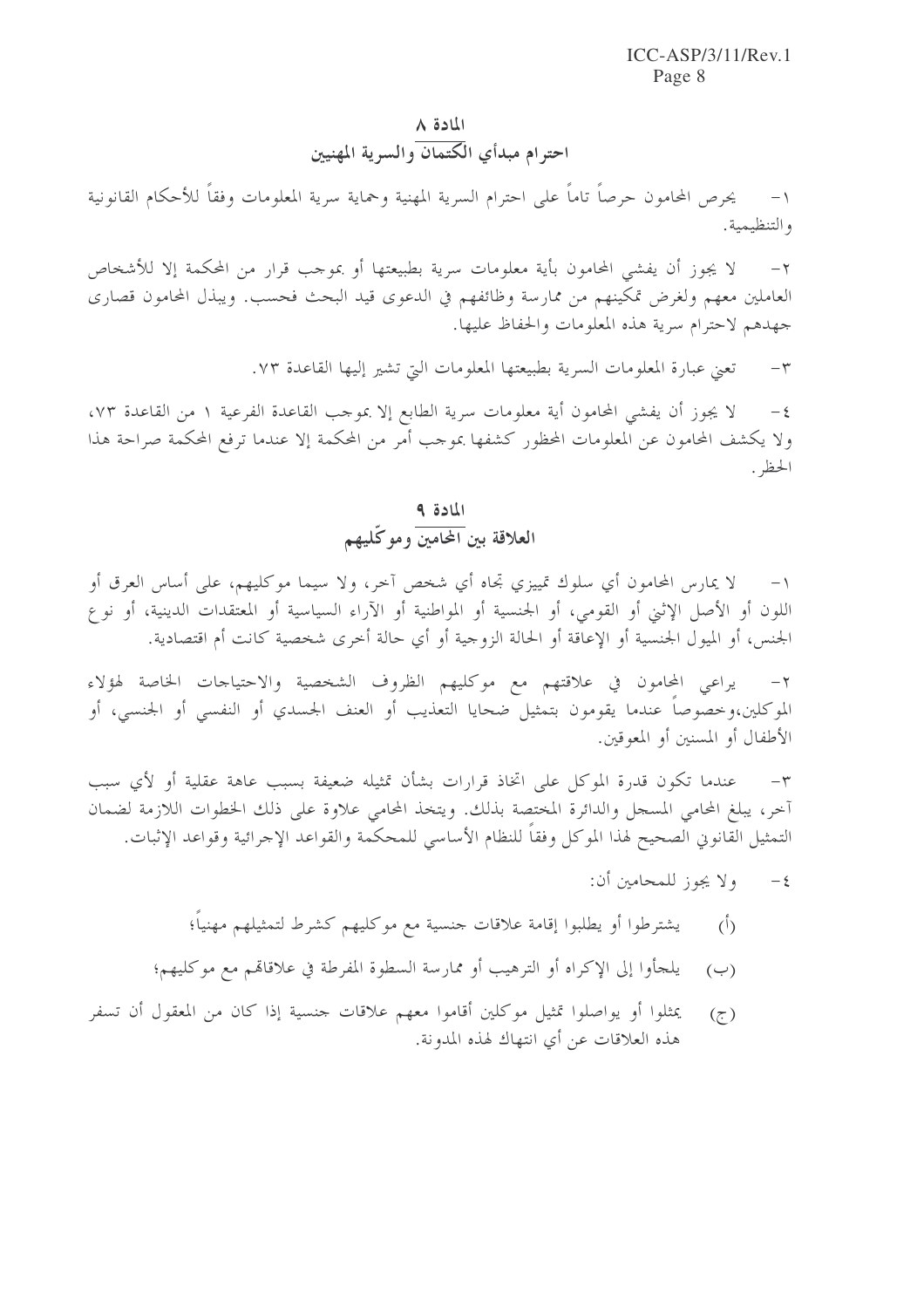يعتبر الاتفاق مبرماً عندما يقبل المحامون طلباً من شخص أو مجموعة أشخاص يسعون إلى تمثيلهم أو من الدائرة المعنية.

لا يجوز أن يمثل المحامون الموكل:  $-1$ 

- إذا كانت الدعوى هي نفس الدعوى التي قام المحامون أو معاونيهم بتمثيل موكل آخر فيها  $\langle \dot{0} \rangle$ وتتضارب مصالح الموكل مادياً مع مصالح الموكل السابق، أو كانت هذه الدعوى مرتبطة بتلك إلى حد كبير، ما لم يوافق الموكل والموكل السابق على ذلك بعد التشاور بينهما؛
- (ب) ﴿ إِذَا كَانَ الْحَامِي مِشَارِكاً فِي معلومات سرية أَو مطلع عليها بوصفه أحد موظفي المحكمة. لكنه يمكن إزالة هذه العقبة بأمر من المحكمة بناء على طلب المحامي إذا وحد أن مصلحة العدالة تقتضي ذلك.

لا يجوز للمحامي أن يشارك في أي دعوى تنطوي على احتمال حدّي بأن يُدعى هو أو أحد معاونيه  $-\gamma$ إلى الإدلاء بشهادته فيها، ما لم:

- تتعلق الشهادة بمسألة لا خلاف فيها أو نزاع عليها؛ أو  $\langle \hat{L} \rangle$
- تتعلق الشهادة بطبيعة وقيمة الخدمات القانونية المقدمة في إطار الدعوى قيد البحث.  $(\rightarrow)$

# المادة <mark>١٢</mark><br>عدم قبول المحامين اتفاق التمثيل

- للمحامين الحق في رفض أي اتفاق دون إبداء الأسباب الداعية إلى ذلك.  $-1$ 
	- يتوجب على المحامين رفض أي اتفاق عندما:  $-\tau$
	- يوحد تضارب في المصالح بموحب المادة ١٥؛  $\overline{(\mathfrak{h})}$
	- يتعذر عليهم معالجة المسألة المطروحة بالعناية الواجبة؛  $(\hookrightarrow)$ 
		- (ج) يرون ألهم لا يملكون الخبرة المطلوبة.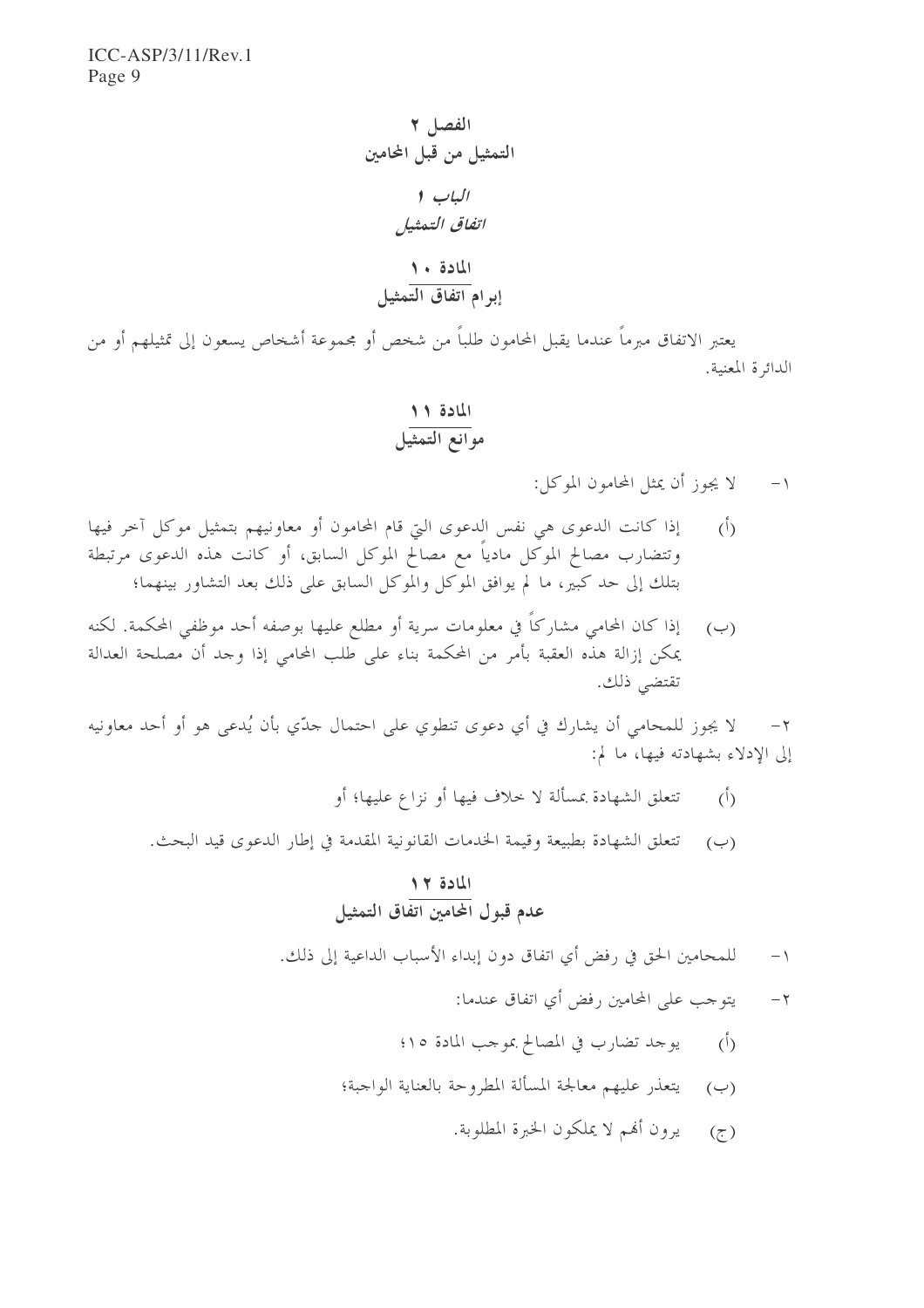### المادة ١٣ .<br>تنفيذ اتفاق التمثيل بحسن نية

تقوم العلاقة بين المحامين والموكلين على التبادل والثقة، وتلزم المحامين بالتعامل بأقصى درجات حسن  $-1$ النية مع موكليهم. ويتعين أن يلتزم المحامون في جميع الأوقات لدى تأدية هذه الواحب بالتزاهة والشرف والصدق إزاء موكليهم.

- عندما يقوم المحامون بتمثيل موكليهم عليهم:  $-7$
- التقيد بقرارات موكليهم فيما يتعلق بالغايات المنشودة من تمثيلهم شرط ألا تكون متناقضة مع  $\overline{(\cdot)}$ واجبات المحامين وفقاً لأحكام النظام الأساسي للمحكمة، والقواعد الإجرائية وقواعد الإثبات، والمدونة،
	- (ب) التشاور مع موكليهم بشأن الوسائل التي يمكن من خلالها تحقيق الهدف من التمثيل.

# المادة ١٤<br>الاتصال بين المحامين وموكليهم

يقدم المحامون لموكليهم كافة الإيضاحات التي يحتاجها الموكلون على نحو معقول بغية اتخاذ قرارات  $-1$ مستنيرة فيما يتعلق بالتمثيل.

عندما يعفي المحامون من مهمة التمثيل أو ينهوها، عليهم أن يقوموا بأسرع وقت ممكن بإبلاغ  $-\tau$ موكليهم السابقين أو المحامين الذين يحلون محلهم بأية رسائل مادية تلقاها المحامون بخصوص التمثيل، دون المساس بالواجبات المتبقية بعد نهاية التمثيل.

> يحافظ المحامون، عند الاتصال بموكليهم، على سرية هذه الاتصالات.  $-{\bf r}$

### المادة ٥١ تضارب المصالح

يمارس المحامون كل عناية وحرص ممكنين لضمان عدم نشوء أي تضارب في المصالح. ويضع المحامون  $-1$ مصلحة الموكلين قبل مصالحهم هم أو مصالح غيرهم سواء كان شخصاً أو منظمة أو دولة، مع إيلاء الاعتبار اللازم لأحكام النظام الأساسي للمحكمة، والقواعد الإجرائية وقواعد الإثبات، والمدونة.

حيثما ينشأ أي تضارب في المصالح، يبادر المحامون على الفور إلى إبلاغ الموكلين المحتمل أن يمسهم هذا  $-7$ التضارب بذلك ويقومون بما يلي:

- ينسحبون بعد موافقة الدائرة المختصة على ذلك، أو  $\overline{(\overline{)}$
- يسعون إلى الحصول على موافقة خطية كاملة ومستنيرة من الموكلين المحتمل تأثرهم بغية  $(\cup)$ الاستمرار في تمثيلهم لهم.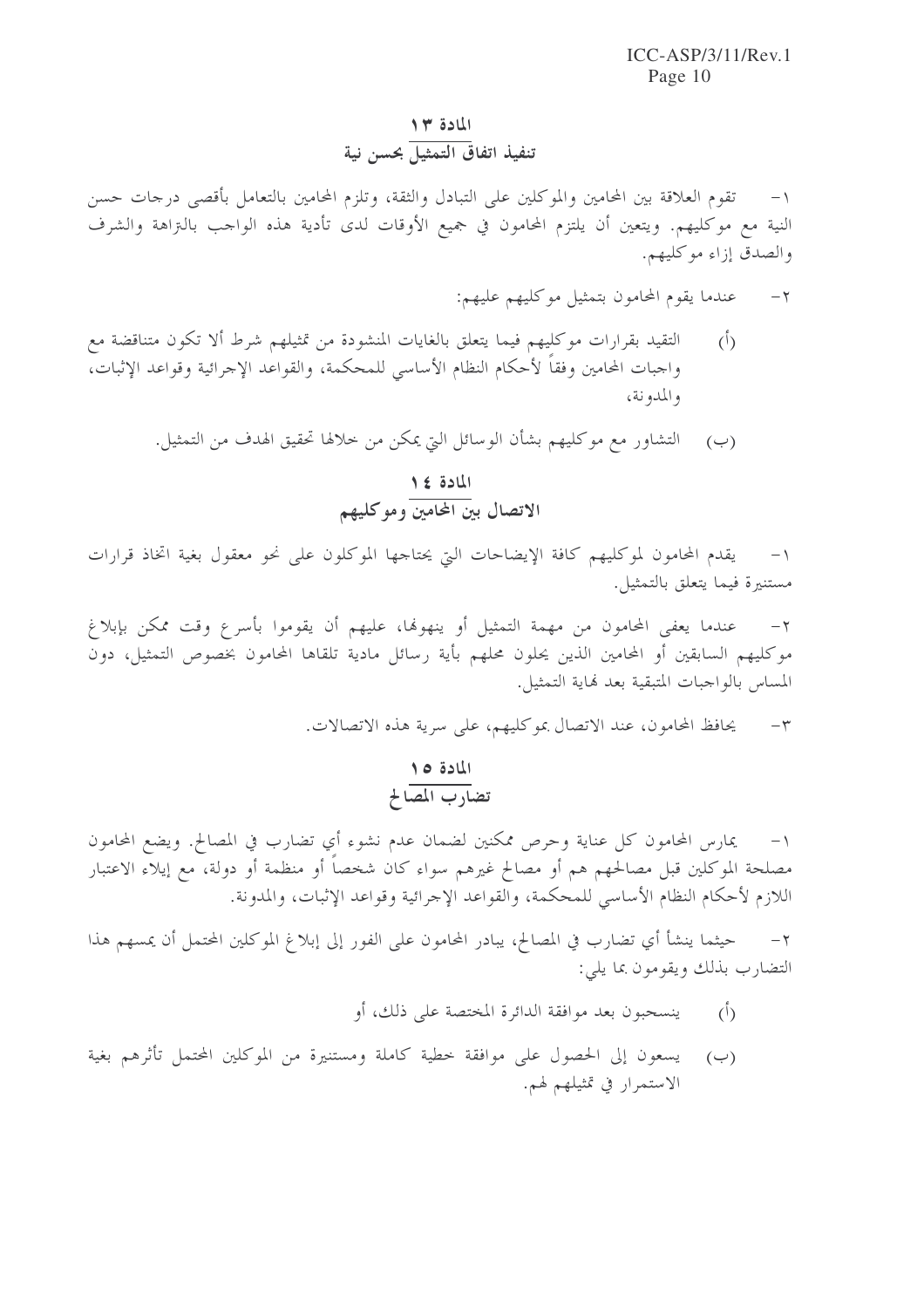## المادة ١٦<br>إفجاء التمثيل

- يجوز للمحامين الانسحاب من الاتفاق بموجب لائحة المحكمة:  $-1$
- إذا أصر الموكلون على تحقيق غاية يعتبرها المحامون بغيضة أو طائشة؛ أو  $\langle \hat{L} \rangle$
- (ب) إذا أخفق الموكل في الوفاء بالتزامه تجاه المحامى فيما يخص خدمات هذا الأخير ووجّه إليه المحامي إنذاراً معقولاً بانسحابه من الاتفاق ما لم يف الموكل هذا الالتزام.

إذا انسحب المحامي من الاتفاق، يظل حاضعاً لأحكام المادة ٨ من هذه المدونة، ولأية أحكام تتعلق  $-\gamma$ بالسرية ينص عليها في النظام الأساسي للمحكمة والقواعد الإجرائية وقواعد الإثبات.

> عندما يعفي الموكل محاميه، يتم هذا الإعفاء وفقاً لأحكام لائحة المحكمة.  $-\tau$

عندما توثَّر الحالة الجسدية أو العقلية للمحامي على قدرته على تمثيل موكله، يجوز للدائرة أن تسحبه  $-\xi$ من القضية بناء على طلبه أو اقتراح من المسجل أو الموكل أو أطراف ثالثة.

ينقل المحامي إلى المحامي البديل ملف الدعوى بأكمله، بما في ذلك أية مواد أو مستندات متصلة ها.  $-\circ$ 

### المادة ١٧ العواقب المتوتية على اتفاق التمثيل

يقدم المحامي المشورة للموكل ويمثله إلى:  $-1$ 

- أن تبتّ المحكمة في الدعوى المعروضة عليها بصورة لهائية، بما في ذلك جميع دعاوى الاستئناف ذات  $\overline{()}$ الصلة؛ أو
	- أن تعفي الدائرة المحامي من الاتفاق عملاً بالمادة ٢٢؛ أو  $(\hookrightarrow)$
	- أن يُعفى المحامى المعيّن في الدعوى قيد البحث من هذه المهمة.  $(\tau)$

تستمر واجبات المحامي تجاه موكله إلى حين انتهاء التمثيل، إلا بالنسبة للواجبات المتبقية بموجب هذه  $-\gamma$ المدونة.

#### المادة ١٨ الاحتفاظ بالملفات

بعد انتهاء التمثيل يحتفظ المحامون بالملفات البتي تضم مستندات وسجلات العمل الذي تم إنجازه بموجب اتفاق التمثيل لمدة خمس سنوات. ويسمح المحامي للموكل ذي العلاقة بالملف بالاطلاع عليه ما لم تكن لديه أسباب جوهرية لرفض ذلك. وبعد انقضاء تلك المدة يلتمس المحامي تعليمات موكله أو ورثته أو المسجل بشأن كيفية التصرف بالملفات، مع إيلاء الاعتبار الواحب لمبدأ السرية.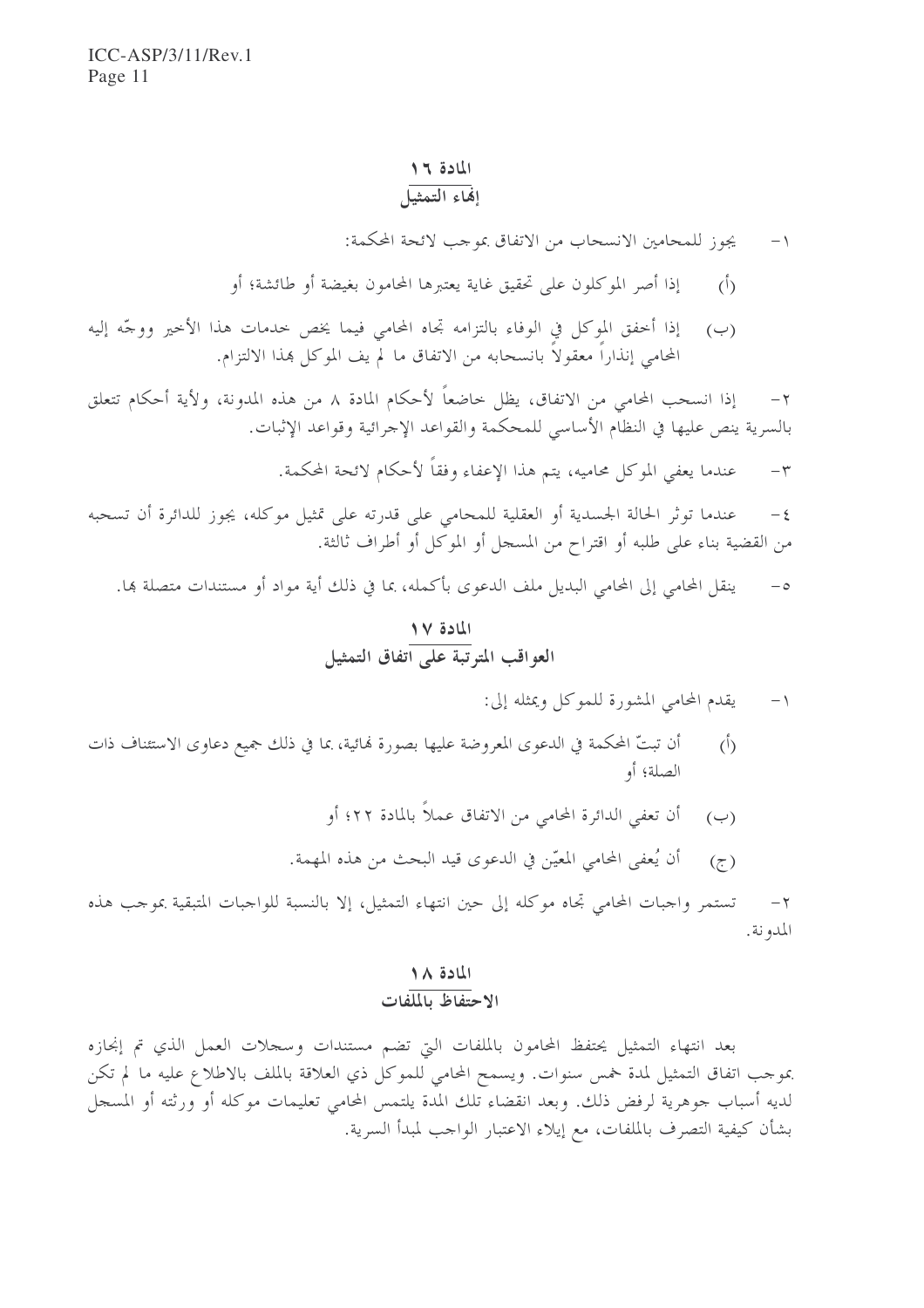### الباب ٢ أتعاب المحامين المادة ١٩

### \_\_\_\_\_\_\_\_<br>أتعاب المحامين

قبل تحرير الاتفاق، يبلغ المحامى موكله خطياً بمقدار الأحور التي سيتقاضاها ومعايير تحديد هذه الأحور، والأساس الذي استند إليه في حساهما، وترتيبات وضع الفواتير وحق الموكل في تلقى فاتورة هذه الأجور.

# المادة ٢٠<br>الأمين المحظورة

لا يجوز أن يقبل المحامي أية أتعاب، نقدية كانت أم عينية، من مصدرٍ آخرٍ خلاف الموكل نفسه ما لم  $-1$ يوافق الموكل على ذلك خطياً بعد التشاور معه وشرط أن لا يتأثر استقلال المحامى وعلاقته بموكله هذه المسألة.

يحظر على المحامي حظراً تاماً الربط بين أتعابه وبين نتيجة الدعوى التي يشارك فيها هذه الصفة.  $-\gamma$ 

لا يجوز للمحامي أن يخلط أية أموال تخص موكله مع أمواله أو أموال الجهة التي يعمل لحساها أو  $-\tau$ أموال معاونيه. ولا يجوز لـــه الاحتفاظ بأموال يتلقاها لصالح موكله.

> لا يجوز أن يقترض المحامي أية أموال أو ممتلكات من موكله.  $-\xi$

# المادة <mark>٢١</mark><br>أتعاب المحامي المنتدب في إطار المساعدة القانونية

يسدَّد قلم المحكمة وحده دون سواه أتعاب المحامي المنتدب. ولا يجوز أن يقبل المحامي أية أجور نقدية  $-1$ كانت أم عينية من أي مصدر آخر.

لا يجوز أن يحوّل المحامي أو يُقرض جميع الأتعاب التي يتلقاها أو حزءاً منها لقاء تمثيل موكله أو أية  $-\tau$ ممتلكات أو أموال لهذا الموكل إلى جهات أخرى، أو إلى أقربائه أو معارفه أو أي طرف ثالث أو منظمة يكون للموكل مصلحة شخصية فيها.

يحظر على المحامى، ما لم يسمح بذلك القاضي أو الدائرة المعنيان بالدعوى، القيام بما يلي:

الاتصال بقاض أو دائرة بشأن وقائع دعوى معينة إلا ضمن السياق المناسب لإجراءات  $(1)$ الدعوى؛ أو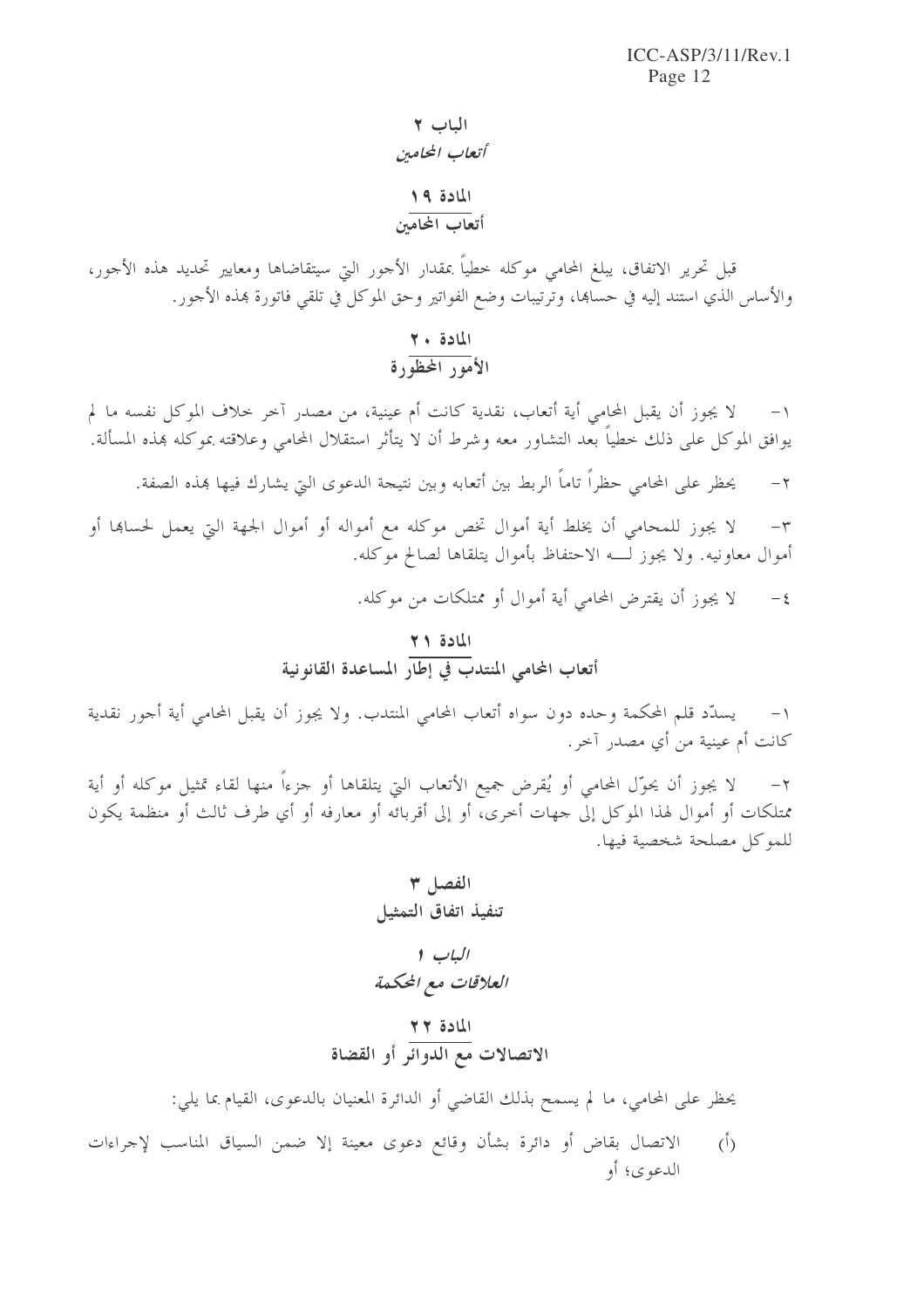(ب) \_ إرسال أدلة أو مذكرات أو مستندات إلى أي قاض أو دائرة إلا عن طريق قلم المحكمة.

# المادة ۲۳<br>التزام الصدق تجاه المحكمة

يتخذ المحامى جميع الخطوات اللازمة لضمان عدم إخلال تصرفاته أو تصرفات مساعديه أو موظفيه  $-1$ بإجراءات الدعوى الجارية وعدم الإساءة إلى سمعة المحكمة.

يتحمل المحامي شخصياً المسؤولية عن سير الدعوى الخاصّة بموكله والاجراءات الخاصّة ها وينبغي أن  $-7$ يمارس المحامى اجتهاده الشخصى بشأن مضمون البيانات المقدمة والأسئلة المطروحة والغرض منها.

لا يجوز للمحامي أن يخدع المحكمة أو يضللها عن قصد. وينبغي أن يتخذ المحامي جميع الخطوات  $-\tau$ اللازمة لتصحيح أية بيانات خاطئة يقدمها هو أو مساعدوه أو موظفوه في أسرع وقت ممكن بعد علمه بأن البيانات كانت مغلوطة.

لا يجوز للمحامي أن يقدم أي طلب أو مستند الهدف الوحيد منه عرقلة سير الدعوى أو إلحاق الأذى  $-\xi$ بواحد أو أكثر من المشاركين فيها.

#### المادة ٤٢ الأدلق

يحافظ المحامي في جميع الأوقات على سلامة الأدلة المقدمة إلى المحكمة، سواء كانت خطية أو شفوية أو خلاف ذلك، ولا يجوز له أن يقدم أدلة يعلم ألها غير صحيحة.

إذا كان المحامي يعتقد بصورة معقولة أن الأدلة لن تتعرض للإتلاف أو للتلاعب ها، يجوز لــــه أن  $-7$ يرفض قبول هذه الأدلة أو أن يعيدها إلى مصدرها، مع توجيه تحذير للأشخاص الذين توجد في حوزتمم بشأن القانون المتعلق بحفظ وصيانة الأدلة.

إذا كان المحامي يعتقد بصورة معقولة أنه قد يتم إتلاف الأدلة أو التلاعب بما، أو رأى الموكل ذلك،  $-\tau$ يبادر المحامي إلى طلب إصدار أمر بجمع الأدلة من الدائرة المختصة عملاً بالقاعدة ١١٦ من القواعد الإجرائية وقواعد الإثبات.

# المادة ٢٥<br>العلاقات مع الأشخاص غير الممثلين بمحامين

يجوز للمحامي، عند الاقتضاء، الاتصال بالأشخاص غير الممثلين بمحام والاحتماع هم لما فيه مصلحة  $-1$ الموكل.

- عندما يقيم المحامي اتصالات مع أشخاص غير ممثلين بمحامين عليه أن:  $-\tau$
- يلفت نظرهم إلى حقهم في الحصول على مساعدة أحد المحامين وإذا اقتضى الأمر إلى حقهم  $(\mathfrak{h})$ في الحصول على مساعدة قانونية؛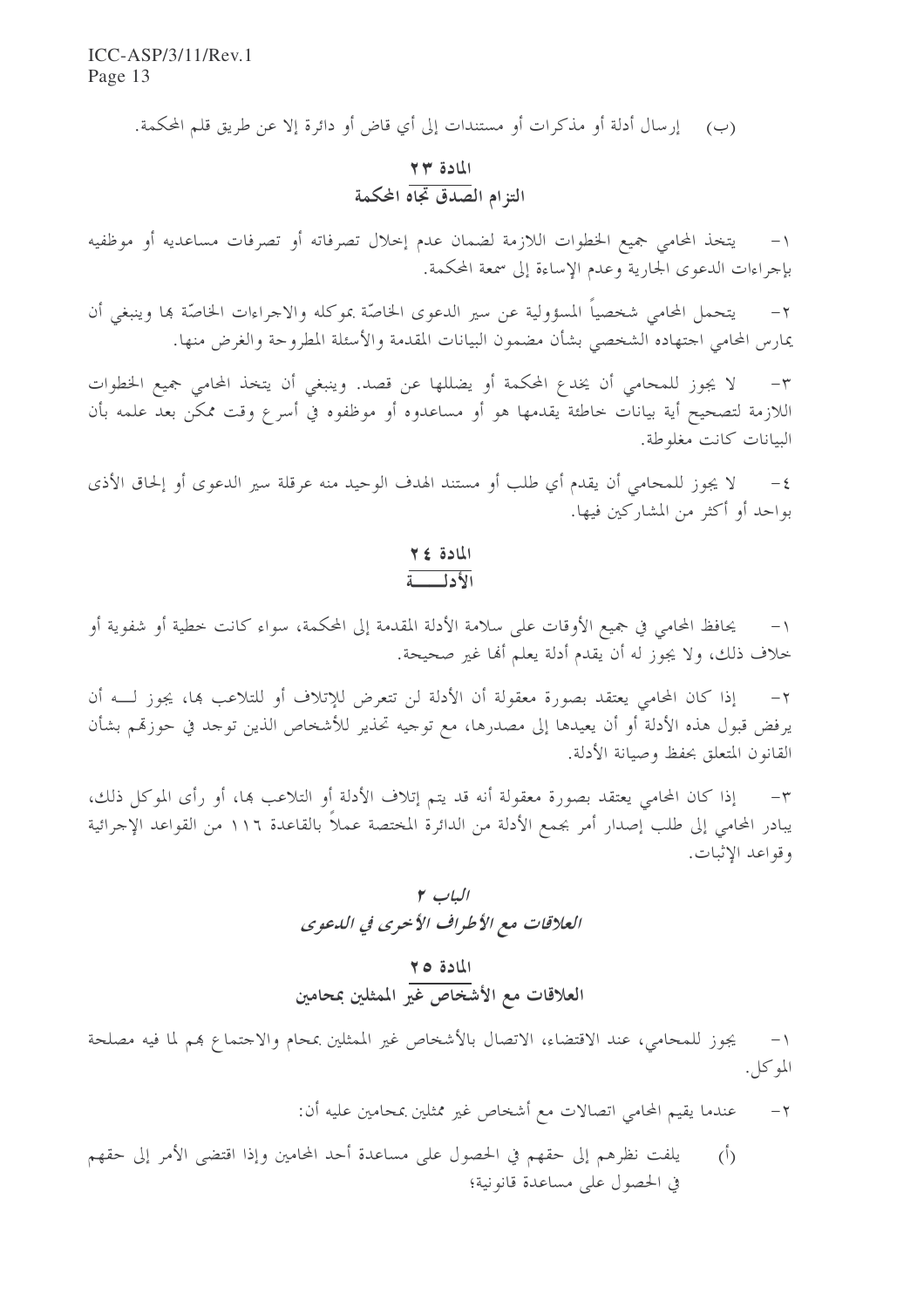يلفت نظرهم، دون المساس بسرية العلاقات المميزة بين المحامي والموكل، إلى المصالح التي  $(\hookrightarrow)$ يمثلها المحامي والغرض من الاتصال هم.

إذا تبين للمحامي لدى اتصاله أو اجتماعه بأشخاص غير مملثين بمحام احتمال وجود تضارب في  $-{\bf r}$ المصالح، عليه بغض النظر عن الأحكام المنصوص عليها في الفقرة ١ أعلاه أن يمتنع على الفور عن إجراء المزيد من الاتصالات أو اللقاءات مع هؤلاء الأشخاص.

### المادة ٢٦ .<br>العلاقات مع المحامين الآخرين

لدى التعامل مع المحامين الآخرين وموكليهم، ينبغي أن يلتزم المحامي بجانب العدل والوفاء واللياقة.  $-1$ 

يفترض المحامى أن أية مراسلات بين المحامين الذين يمثلون موكلين لهم مصلحة مشتركة في أية قضية  $-7$ موضع المحاكمة أو ليست موضع المحاكمة والذين يوافقون على تبادل المعلومات بشأن هذه القضية هي مراسلات سرية ومتميزة.

عندما لا ينتظر المحامي أن تكون أية مراسلات بحد ذالها سرية ، عليه أن يوضح منذ البداية أن  $-\tau$ المراسلات بين المحامين ليست سرية.

# المادة ٢٧<br>العلاقات مع الأشخاص المشلين بمحامين مسبقاً

يمتنع على المحامي الاتصال بموكل أي محام آحر إلا عن طريق هذا الأخير أو بإذن منه.

# المادة ٢٨<br>العلاقات مع محامي المتهمين الآخرين

يمثل المحامي على الدوام موكله بصورة مستقلة ولا يجوز له أن يبرم اتفاقاً مع شخص آخر للدفاع عنه على حساب استقلاليته أو ولائه لموكله.

### المادة ٢٩ العلاقات مع الشهود والضحايا

يمتنع المحامي عن تخويف أو مضايقة أو إذلال الشهود أو الضحايا أو إخضاعهم لأية ضغوط مهما كان  $-$  \ نوعها وشكلها داخل أو خارج قاعدة المحكمة.

يولى المحامي اعتباراً خاصاً لضحايا العنف الجنسي أو البدني أو النفسي، وللأطفال والمسنين والمعوقين.  $-\tau$ 

#### المادة ٣٠ الإعلانات

يجوز للمحامي أن ينشر إعلانات شرط أن تكون المعلومات الواردة فيها:  $-1$ 

- دقيقة؛  $\overline{(\cdot)}$
- (ب) تحترم التزامات المحامي فيما يخص السرية والعلاقة المميزة.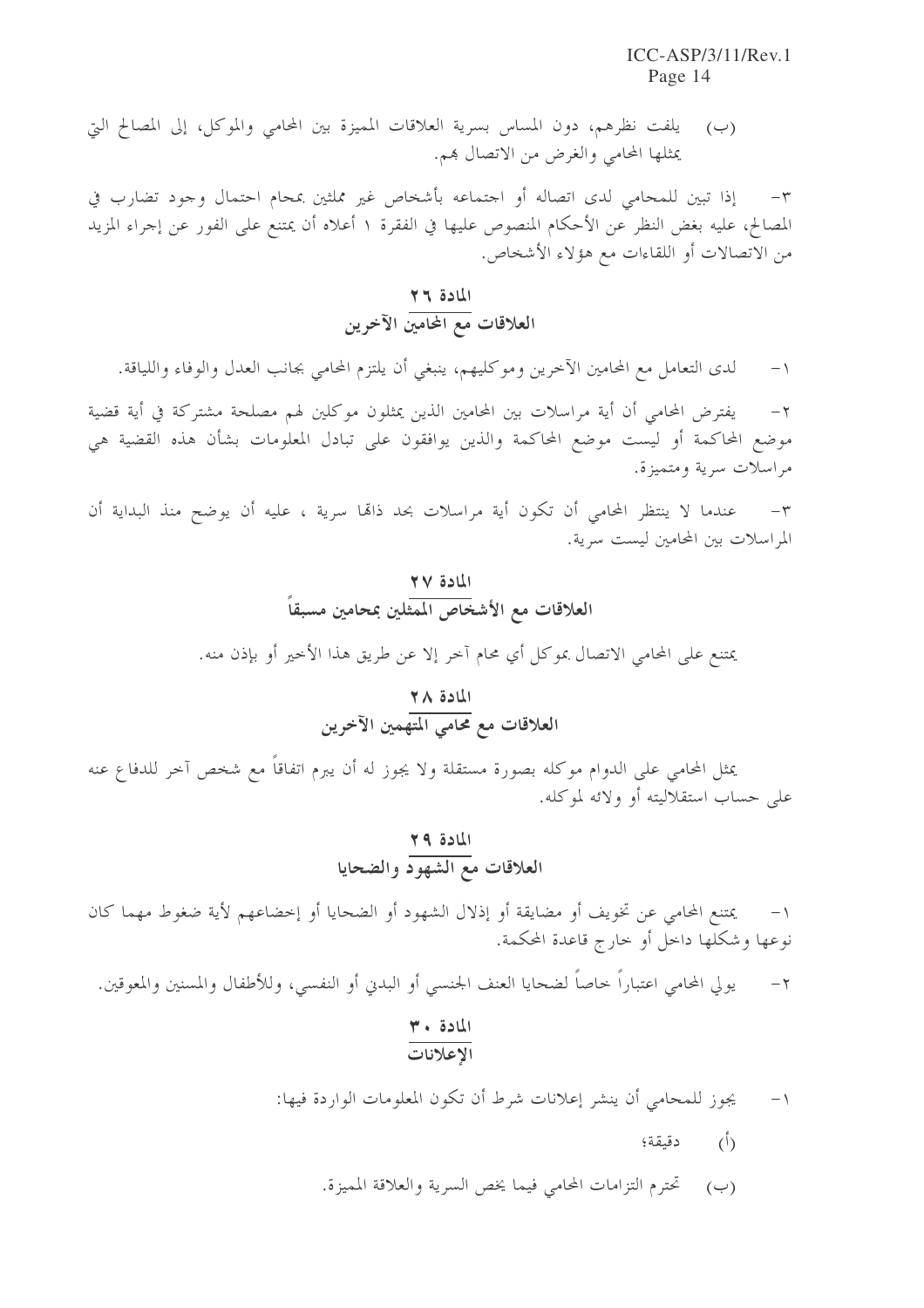> لا يجوز للمحامي أن يلتمس، بصورة مباشرة أو غير مباشرة، عملاً مهنياً من أي موكل محتمل.  $-7$ الفصل ٤ نظام التأديب المادة ٣١ التناقض مع نظم التأديب الأخرى

ليس الغرض من الفصل الحالي فرض أي حظر أو قيود مهما كان شكلها على الاحتصاصات التأديبية التي تمارسها أية سلطة تأديبية أخرى يمكن أن تنطبق على المحامين الخاضعين لأحكام هذه المدونة.

# المادة ٣٢<br>سوء التصوف

يعتبر أن المحامي قد أساء التصرف في حالة:

- انتهاك أو محاولة انتهاك أية أحكام في هذه المدونة، أو النظام الأساسي للمحكمة واللوائح  $\langle$ <sup>5</sup>) النافذة التي تفرض عليه واجبات جوهرية؛
- مساعدته أو تحريضه لأي شخص آخر عن عمد على ارتكاب مثل هذا الانتهاك أو القيام  $(\rightarrow)$ بذلك من حلال تصرفات شخص آحر؛
	- عدم تقيده بقرار صادر عن السلطة التأديبية المختصة في إطار الإجراءات الجارية أمامها.  $(\tau)$

### المادة ٣٣ المسؤولية القانونية عن سوء <mark>سلوك الم</mark>ساعدين أو الموظفين الآخرين

يتحمل المحامي المسؤولية القانونية عن أية انتهاكات لهذه المدونة ترتكب من جانب مساعديه أو  $-1$ موظفيه عندما:

- (أ) ليأمر بمذا السلوك أو يوافق عليه؛
- (ب) \_ يعرف أو يكون لديه معلومات تفيد، بأنه قد تكون هناك انتهاكات ارتكبت ولا يتخذ أي إجراء تداركي معقول بشأنها.

لا يعدّ المحامي مسؤولاً قانونياً عن أي سلوك معيب يرتكبه مساعدوه أو موظفوه إلا إذا كان لم يلقّن  $-7$ هؤلاء المساعدين أو الموظفين المعايير التي ترسيها هذه المدونة والقانون الذي تطبقه المحكمة.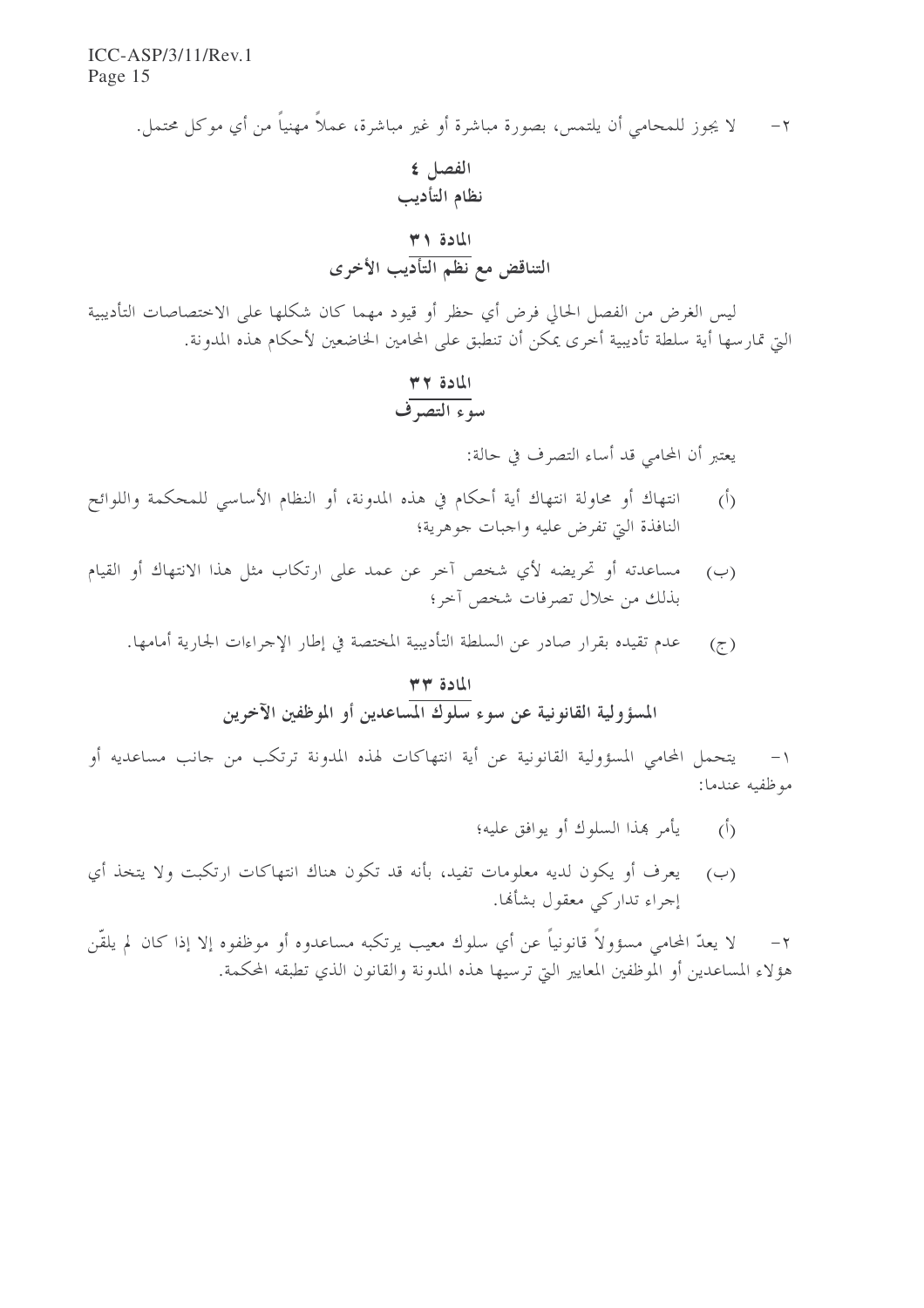#### المادة ٣٤ تقديم الشكاوي بشأن سوء التصرف

يجوز تقديم الشكاوي ضد المحامين فيما يخص سوء التصرف حسبما ورد تعريفه في المادتين ٣٢ و٣٣ إلى قلم المحكمة من جانب:

- (أ) الدائرة التي تنظر الدعوى؛
	- (ب) المدعى العام؛
- (ج) أي شخص أو مجموعة من الأشخاص تتأثر حقوقهم أو مصالحهم بسوء التصرف المزعوم.

تقدم الشكاوي خطياً، أو شفوياً إذا كان مقدم الشكوى غير قادر على ذلك، إلى أحد أعضاء قلم  $-\tau$ المحكمة. وتحدد الشكوى هوية مقدمها والمحامي المقدمة ضده وتصف بالتفصيل الوافي سوء التصرف المزعوم.

يحيل المسجل الشكوي إلى المفوض المختصّ بالتحقيق، الذي يعينه المسجل وفقاً للائحة قلم المحكمة.  $-\tau$ 

يجوز للمسجل، بمبادرة منه، أن يحيل إلى المفوض المختصّ بالتحقيق أية وقائع يعتبر ألها تشكل سوء  $-\xi$ تصرف بموجب المادة ٣٢ من هذه المدونة.

> يحافظ المسجل على سرية جميع الشكاوي المقدمة.  $-\circ$

المادة ٣٥ التقادم

يسقط الحق في تقديم شكوى تتعلق بسوء تصرف المحامين بعد انقضاء خمس سنوات على انتهاء اتفاق التمثيل.

# المادة ٣٦<br>تكوين وإدارة مجلس التأديب

يتألف مجلس التأديب من خمسة أعضاء أربعة منهم دائمون وآخر مخصص.  $-1$ 

ينتخب ممثلو المحامين الأعضاء الأربعة الدائمين لمدة سنتين وفقاً للائحة قلم المحكمة. ويفضل اختيارهم  $-\tau$ من الأشخاص ذوى الكفاءة المثبتة في القضايا الأخلاقية.

تعين السلطة الوطنية المختصة العضو المخصص لكي ينظم ويراقب أنشطة المحامي الخاضع للإجراءات  $-1$ التأديبية.

يجوز إعادة انتخاب الأعضاء الأربعة الدائمين مرة واحدة. وينتخبون في أول احتماع يعقدونه رئيساً  $-\xi$ للمجلس من بينهم.

يتمتع جميع الأعضاء الدائمين في مجلس التأديب بنفس الحقوق وصلاحية التصويت. ويتخذ مجلس  $-\circ$ التأديب قراراته بأغلبية الأصوات.

يواصل الأعضاء الدائمون الذين انتهت مدة ولايتهم النظر في الدعاوى التي ما زالت قيد البحث إلى  $-7$ حين البت فيها لهائياً، بما في ذلك دعاوى الاستئناف المقدمة.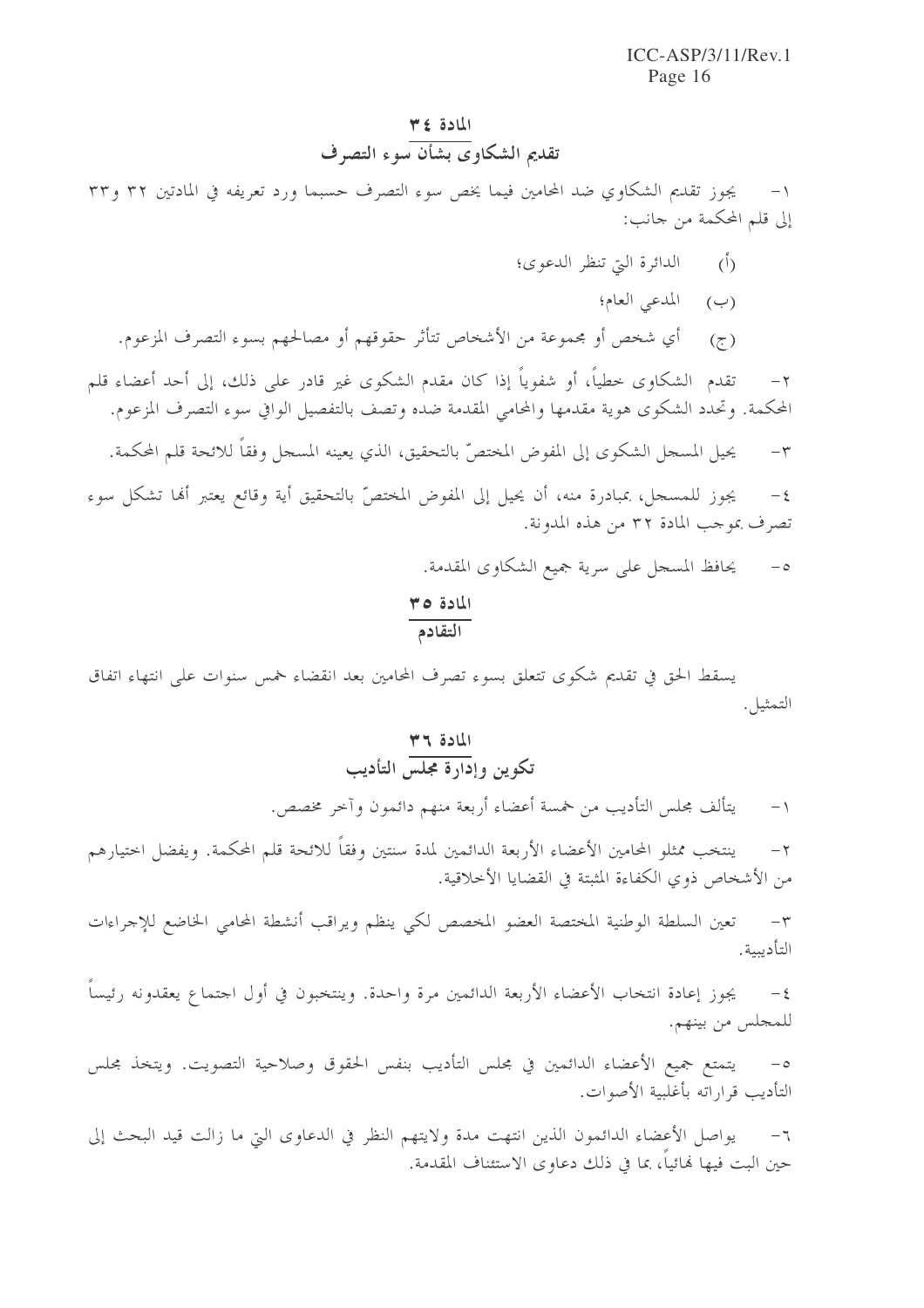يعين المسجل أحد أعضاء قلم المحكمة للقيام بأعمال أمانة مجلس التأديب.  $-\vee$ 

# المادة ٣٧<br>مراعاة الأصول القانونية

١- إذا كانت الشكوى المقدمة تفي بالشروط الواردة في المادة ٣٤ أعلاه، يحيلها المسجل إلى المحامي الذي تجرى بشأنه الإجراءات التأديبية، الذي يتوجب عليه الرد عليها حلال ٣٠ يوماً من تاريخ إحالتها إليه.

يبين الرد ما إذا كان سوء التصرف المزعوم قد عرض من قبل أو معروض حاليا على سلطة تأديبية  $-\tau$ وطنية. وإذا كان الأمر كذلك، ينبغي أن يتضمن ما يلي:

- هوية السلطة الوطنية التي تبت في سوء التصرف المزعوم؛  $\langle \dot{0} \rangle$
- (ب) وسالة مصدقة من السلطة الوطنية تفيد بأن الوقائع المزعومة تشكل موضوع إجراءات تأدبيبة أمامها.

### $M \wedge B$ تكامل التدابير التأديبية

حيثما يكون سوء التصرف المزعوم أساس إجراءات تأديبية أمام سلطة وطنية، تعلق الإجراءات أمام مجلس التأديب إلى حين التوصل إلى قرار فمائي فيما يخص الإجراءات الأولى.

يعين مجلس التأديب أحد أعضائه مسؤول اتصال مع السلطة الوطنية فيما يتعلق بجميع الاتصالات  $-\tau$ والمشاورات ذات الصلة بالإجراءات قيد البحث.

يطلب المحامي الخاضع للإجراءات التأديبية من السلطة الوطنية التي تتناول هذه القضية إبلاغ مجلس  $-\tau$ التأديب عن سير الإجراءات وقرارها النهائي. وإذا لم يتسلم مجلس التأديب هذا القرار أو لم يقتنع بالمعلومات الواردة إليه، يبادر إلى مواصلة اتخاذ إجراءاته هو .

- حالما يستلم مجلس التأديب القرار يبادر إلى:  $-\xi$ 
	- حفظ الدعوى؛ أو  $\binom{1}{1}$ 
		- $(\neg)$  إعلان:
- $\left( \begin{array}{c} c \\ 1 \end{array} \right)$ أن قرار السلطة الوطنية لا يغطى أو أنه يغطى جزئياً فقط سوء التصرف المعروض أمام مجلس التأديب وبالتالي مواصلة الإجراءات، أو
- $45$ أن السلطة الوطنية غير قادرة على اختتام الإجراءات التأديبية أو غير راغبة في ذلك وبذا فإنه يتعين مواصلة الإجراءات المنصوص عليها في هذا الفصل.

٥– وفيما يتعلق بالفقرة الفرعية ٤(ب) من الفقرة ٣ أعلاه، يجوز لمحلس التأديب أن يطلب من المحامي الخاضع للإجراءات التأديبية تقديم معلومات تفصيلية عن هذه الإجراءات، بما في ذلك أي محضر أو أدلة مقدمة للسلطة الوطنية.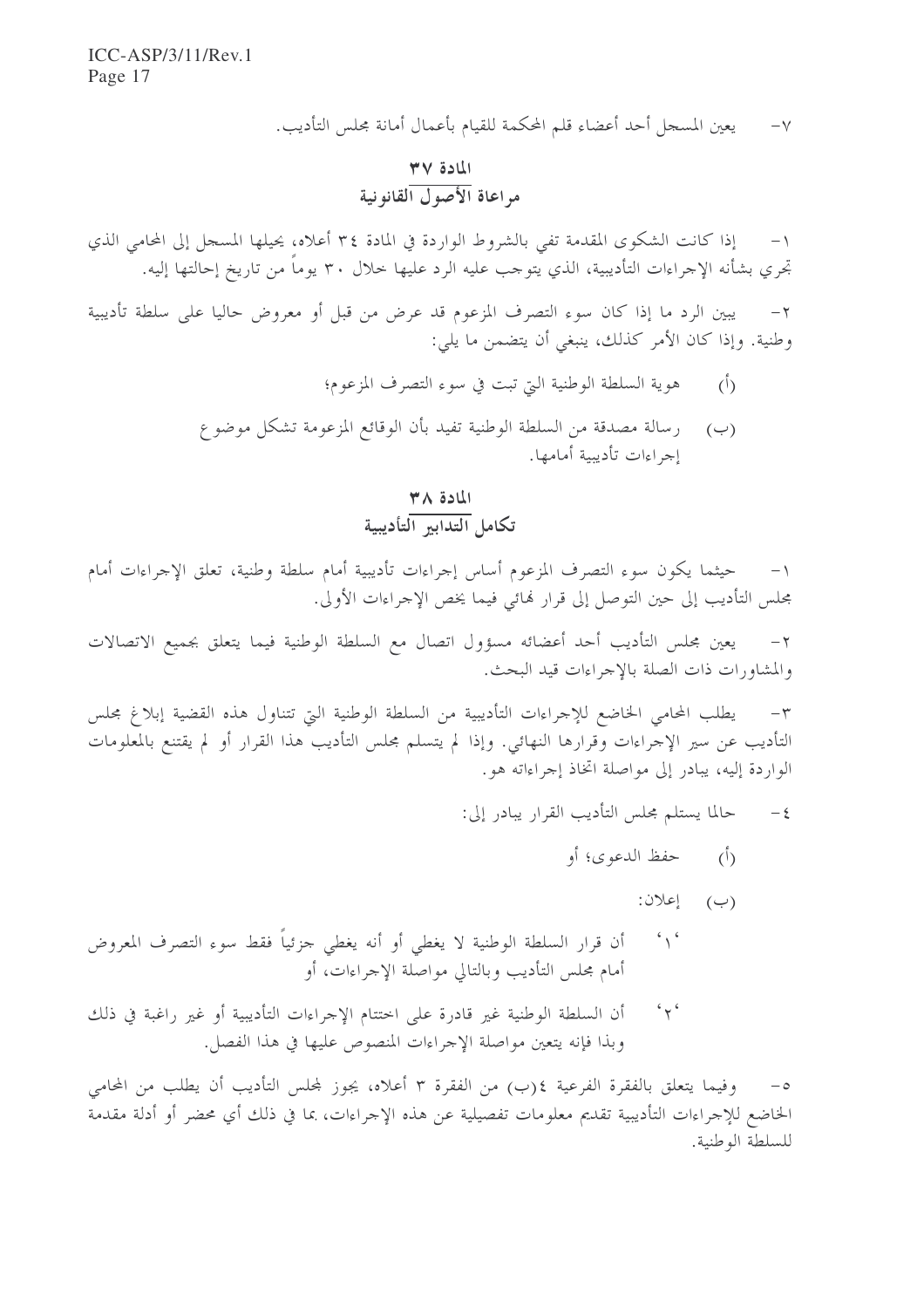يجوز استئناف أي قرار يتخذه مجلس التأديب بناء على هذه المادة أمام مجلس استئناف الدعاوى  $-7$ التأديبية.

### المادة ٣٩ الإجواءات أمام مجلس التأديب

يجوز للمفوض المكلف بالتحقيق أن يرفض قبول أية شكوى دون مواصلة التحقيق إذا ارتأى، استناداً إلى المعلومات الموضوعة تحت تصرفه، أنه لا أساس للزعم بوقوع سوء تصرف في الواقع وبموجب القانون. ويبادر إلى إبلاغ صاحب الشكوى بذلك.

وإذا ارتأى خلاف ذلك، يبادر على الفور إلى التحقيق في سوء التصرف المزعوم من قبل المحامي ويقرر  $-\gamma$ إما أن يقدم تقريراً هذا الخصوص إلى مجلس التأديب أو أن ينهى التحقيق.

على المفوض المكلف بالتحقيق أن يأخذ بعين الاعتبار جميع الأدلة، سواء كانت شفوية أو خطية أو  $-\tau$ بأي صيغة أخرى، شرط أن تكون ذات صلة بالموضوع وأن تتمتع بقوة الإثبات. ويجوز لــــه أن طلب المساعدة من المسجل وينبغي أن يحافظ على سرية كافة المعلومات المتعلقة بالإجراءات التأديبية.

> يقدم تقرير المفوض القائم بالتحقيق إلى مجلس التأديب.  $-\xi$

تكون الجلسة التي يعقدها مجلس التأديب لسماع الشكوى علنية. لكنه يجوز لمحلس التأديب عقد حلسة  $-\circ$ سرية، وخصوصاً بغرض حماية سرية المعلومات الواردة في تقرير التحقيق وحماية الضحايا والشهود.

يدعى كل من المحامي موضع الإجراءات التأديبية والمسحل لسماع أقوالهما. ويجوز أن يدعو ويسمع  $-7$ مجلس التأديب أيضاً أي شخص آخر يجد أنه يساعد على التوصل إلى الحقيقة.

في الحالات الاستثنائية فقط التي تشكل فيها طبيعة سوء التصرف المزعوم مساساً خطيراً بمصالح  $-\vee$ العدالة، يجوز للمسجل أن يقدم من تلقاء نفسه أو بناء على طلب المفوض المكلف بالتحقيق اقتراحاً عاجلاً إلى الدائرة التي يدلي المحامي أمامها بمداخلته كي تعلن، حسبما يكون مناسباً، وقف المحامي عن عمله بصورة مؤ قتة .

### المادة + ٤ حقوق المحامي وواجباته

يحق للمحامى الخاضع لإجراءات تأديبية الحصول على مساعدة محام آخر.  $-1$ 

يحق للمحامى الخاضع لإجراءات تأديبية أن يلتزم الصمت ويمتنع عن الإدلاء بأقواله أمام مجلس  $-\tau$ التأديب، وأن يتخذ المجلس قراره في ضوء المعلومات الأخرى المقدمة إليه.

يحق للمحامي الخاضع لإحراءات تأديبية أن يطلع على تقرير المحقق وعلى المعلومات التي جمعها هذا  $-\tau$ الأخير .

> يمنح المحامى الخاضع لإحراءات تأديبية الوقت اللازم لإعداد دفاعه.  $-\,\xi$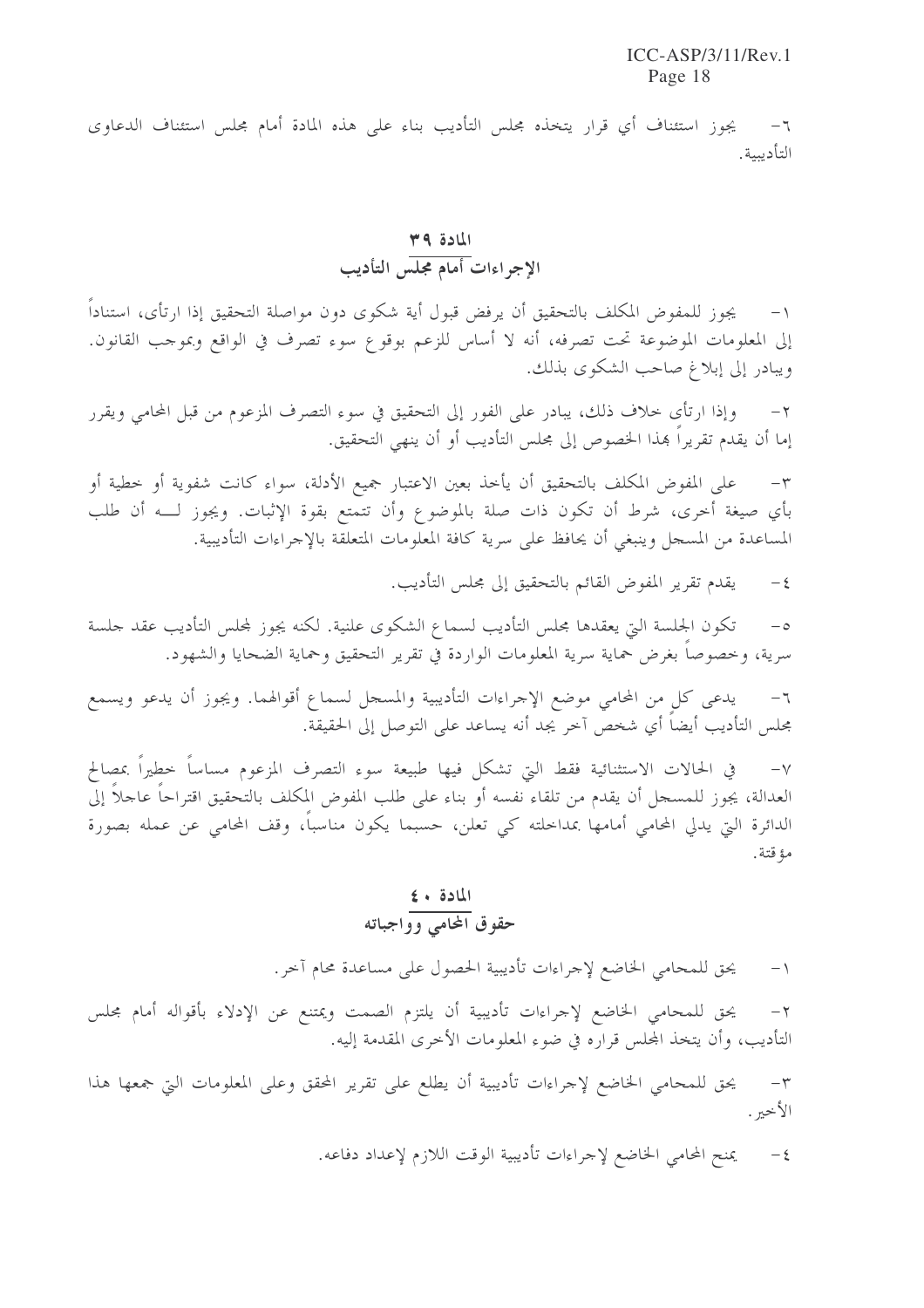يحق للمحامي الخاضع لإجراءات تأديبية استجواب أي شخص، هو نفسه أو عن طريق محاميه، يدعى  $-\circ$ للإدلاء بشهادته أمام مجلس التأديب.

### المادة ١٤ قرارات مجلس التأديب

يجوز لمجلس التأديب أن يحفظ الدعوى لعدم ثبوت سوء التصرف بناء على الأدلة المقدمة إليه أو الحكم  $-1$ بأن المحامي الخاضع لإجراءات تأديبية ارتكب سوء التصرف المزعوم.

- يعلن هذا القرار على الملأ. وينبغي أن يكون مسبباً وحطياً.  $-\gamma$
- يبلغ هذا القرار إلى المحامي الخاضع لإجراءات تأديبية وإلى المسجل.  $-\tau$
- عندما يكون القرار لهائياً، يتم نشره في الجريدة الرسمية للمحكمة وإحالته إلى السلطة الوطنية.  $-\xi$

## المادة ٤٢<br>العقوبات

عند ثبوت حصول سوء التصرف يجوز لمحلس التأديب أن يفرض العقوبات التالية:  $-1$ 

- (أ) التحذير ؛
- (ب) التأنيب العليٰ؛
- (ج) دفع غرامة قدرها ۳۰۰۰۰ يورو؛
- تعليق الحق بممارسة المهنة أمام المحكمة لمدة لا تزيد عن سنتين؛  $(\circ)$
- فرض حظر دائم على ممارسته لمهنته أمام المحكمة وشطب اسمه من قائمة  $(\mathbb{A})$ المحامين.
	- يجوز أن يتضمن التحذير توصيات يضعها محلس التأديب.  $-\tau$
	- كقاعدة عامة، يتحمل المحامي المُدان التكاليف المترتبة على الإجراءات.  $-\tau$

#### المادة ٣٤ الاستئناف

يحق لكل من المحامي المُدان وللمفوض المكلف بالتحقيق استئناف قرار مجلس التأديب.  $-1$ يبلغ الاستئناف إلى أمانة مجلس التأديب حلال فترة شهر واحد من تاريخ النطق بالحكم.  $-\gamma$ تحيل أمانة مجلس التأديب الاستئناف إلى أمانة مجلس دعاوى الاستئناف التأديبية.  $-\tau$